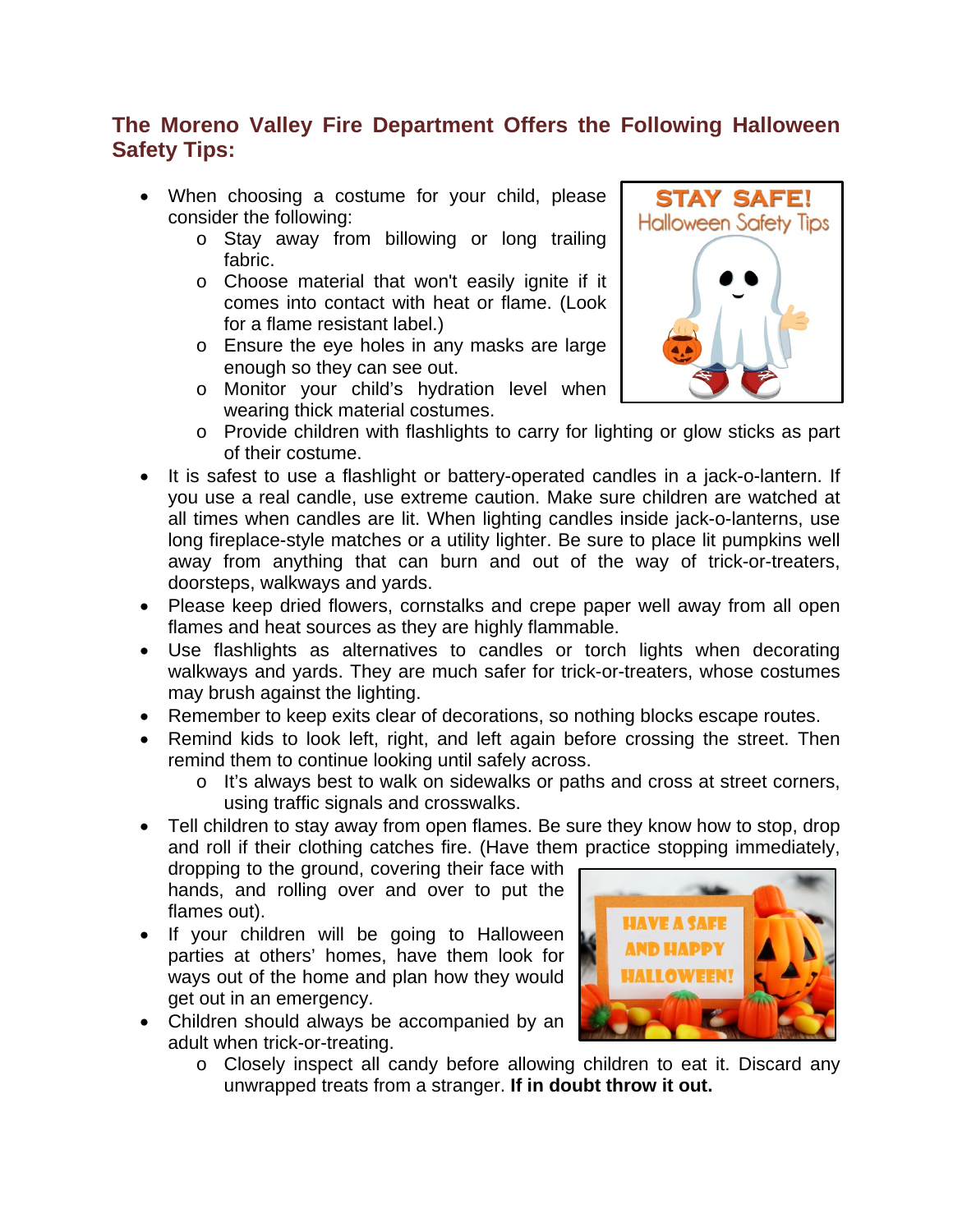*The City of Moreno Valley wishes you and your family a safe and fun Halloween.*

## **The Moreno Valley Fire Department would like to offer the following health information:**

A heart attack occurs when blood flow to the heart is blocked. This is typically caused by a build-up of fat, cholesterol and other substances. Without proper blood flow, the heart tissue loses oxygen and begins to die.

A heart attack, also called a myocardial infarction, can range from minor to fatal. It's important to call 9- 1-1 or emergency medical help immediately if you think you might be having a heart attack.



People may experience:

- **Pain** in the area between shoulder blades, arm, chest, jaw, left arm, or upper abdomen
- **Pain** can be burning in the chest or like a clenched fist in the chest
- **Pain** can occur during rest
- **Whole body** dizziness, fatigue, lightheadedness, clammy skin, cold sweat, or sweating
- **Indigestion, nausea, or vomiting**
- **Discomfort or tightness in the:** 
	- o Neck
	- o Arm
	- o Chest
- **Other symptoms include, but not limited to:** anxiety, feeling of impending doom, sensation of an abnormal heartbeat, shortness of breath, or shoulder discomfort

Taking appropriate action before these symptoms occur can prevent or limit the risk of a heart attack. A healthy diet, exercise and routine medical checkups are suggested to keep the heart healthy and strong.

## **The Fire Prevention Bureau would like to remind residents, "Don't**



# **Wait – Check the Date! Replace Smoke Alarms Every 10 Years:"**

The 2016 Fire Prevention Week theme, "Don't Wait – Check the Date! Replace Smoke Alarms Every 10 Years," serves to remind us that we need working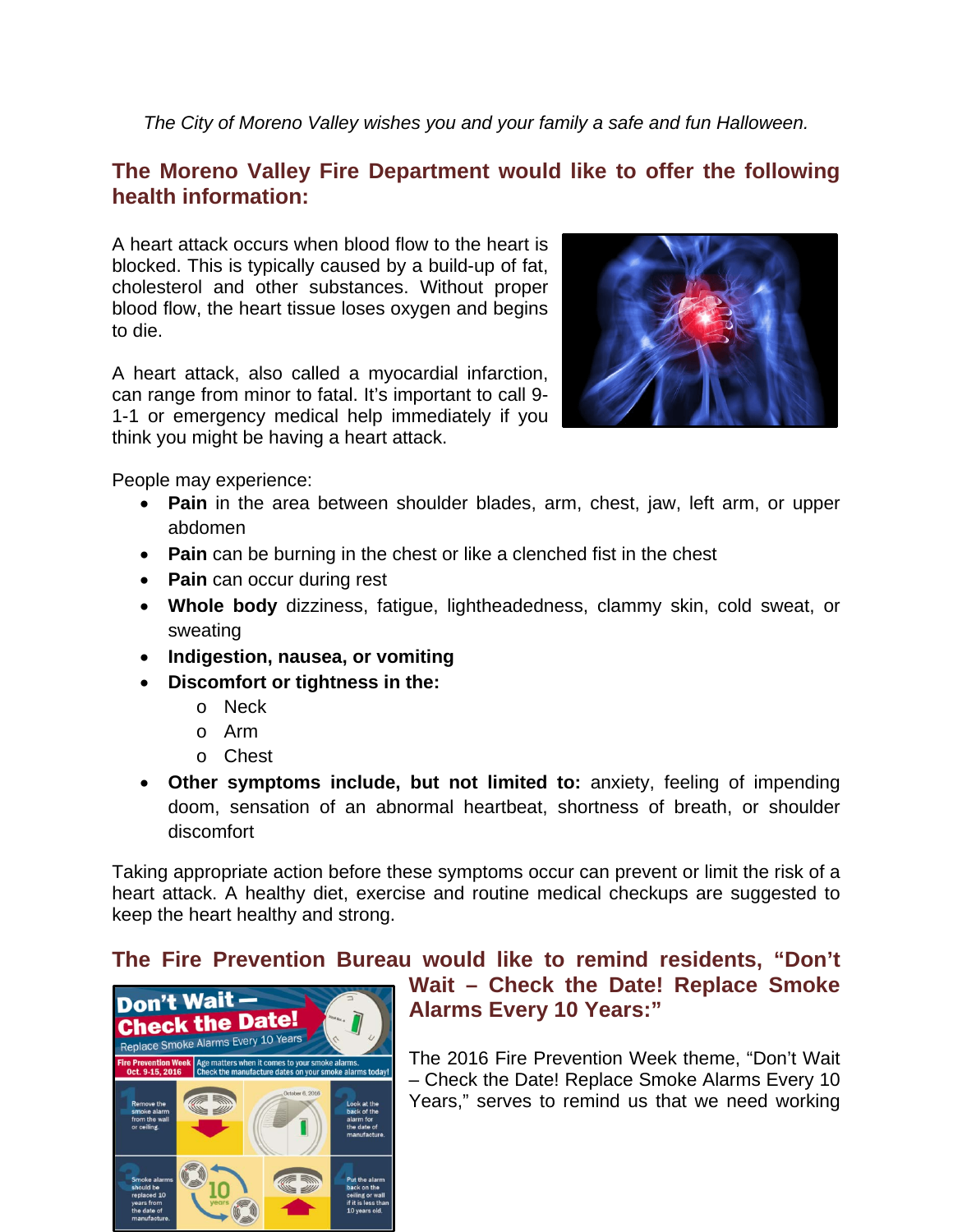smoke alarms to provide critical early notification of smoke, time to evacuate to safer areas and activate the 9-1-1 emergency system.

The Moreno Valley Fire Department is committed to ensuring the safety and security of all those living in and visiting our City. Fire is a serious public safety concern and only a small percentage of people know how and when to test their smoke alarms, when to change the batteries, know the manufacture date of their smoke alarms, or how often they need to be replaced.

The Fire Prevention Bureau would like to remind residents of the following:

- Smoke alarms should be installed in every sleeping room, outside each sleeping area, and on every level of the home.
- Residents should test the alarm and change the batteries **when you change your clocks; at least twice a year.**
- Know the manufacture date on all smoke alarms in your home.
	- o Replace smoke alarms every 10 years.
- Never take smoke alarm batteries out to put into other items like games or remote controls.
- Teach children what the smoke alarm sounds like and what to do when they hear the alarm sound.
- If there is a fire, leave the home right away by crawling low under the smoke and never go back inside.
- If you rent, talk to your landlord about placing a working smoke alarm in your home.

#### *For more information, please call the Fire Prevention Bureau at 951.413.3370.*

### **The Office of Emergency Management would like to remind residents about the "Great Shakeout:"**

This year's Great Shakeout Earthquake Drill will be on October 20, 2016 at 10:20 a.m. The Shakeout drill is an opportunity for your family, business, school, organization and government agencies to better prepare for a major earthquake. Participants are encouraged to practice **Drop**, **Cover** and **Hold On** or have a more extensive emergency drill at your home, school or place of business.

The goal of the Shakeout is to learn what to do before, during and after an earthquake. You may only have seconds to protect yourself in an earthquake, before strong shaking knocks you down, or drops something on you. Practicing helps you be ready to respond.

• If you are inside a building, move no more than a few steps, then Drop, Cover and Hold On: